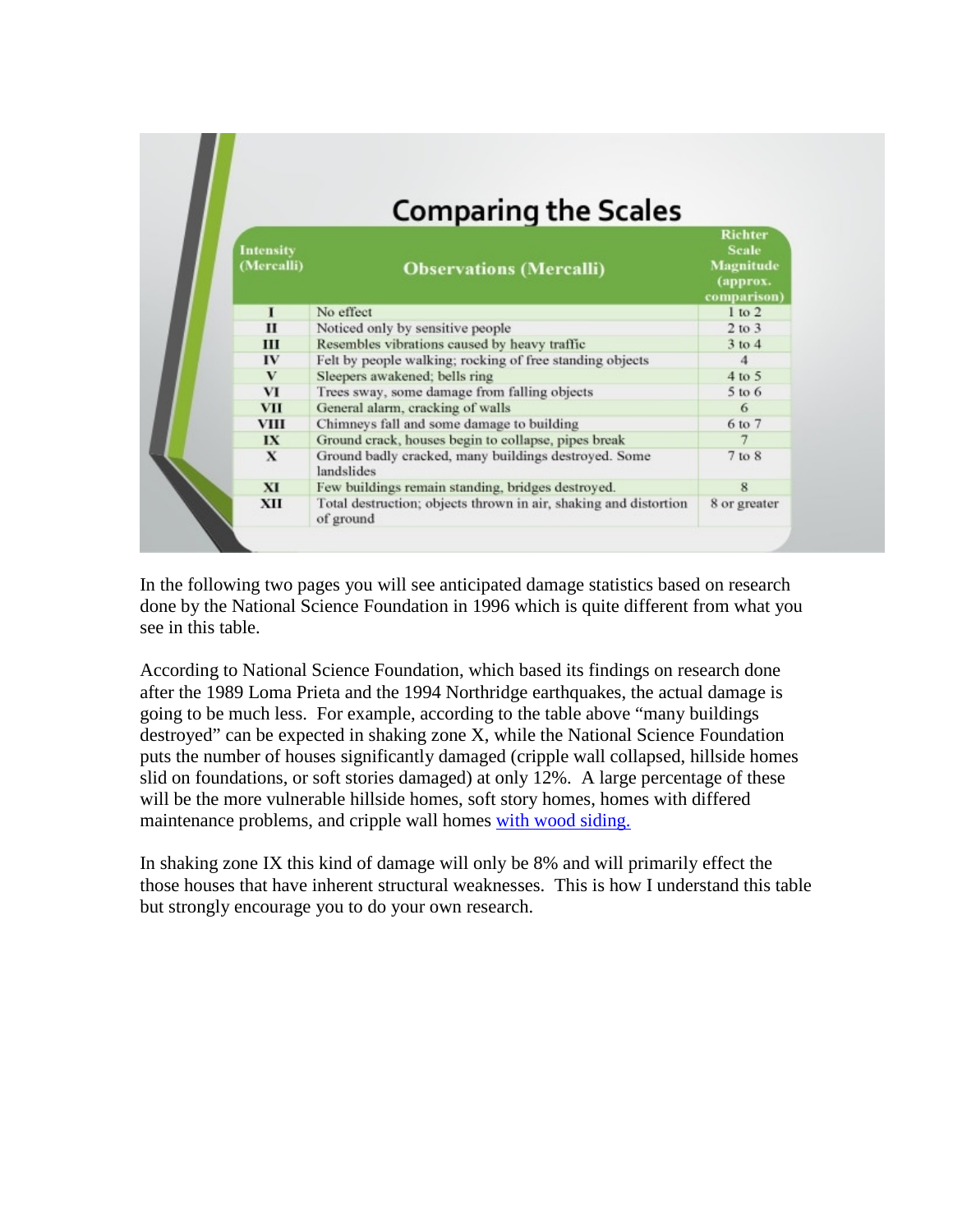## MATRICES FOR PREDICTING PERCENT OF UNITS MADE UNINHABITABLE

The final matrices used in this project for relating intensity and building construction to percent of dwelling units made uninhabitable are shown in the tables below, the first for red-tagged units and the second for yellow-tagged multi-family units. Prior to ABAG's work on housing habitability, the only published matrix for relating these variables was developed by Dunne and Sonnenfeld (1991). The matrices developed for *red-tagged* and *yellow-tagged* units in this project has been modified from this earlier matrix based on actual data from the Loma Prieta and Northridge earthquakes. The percentages are provided using two significant figures, with a the smallest unit equal to 0.01%.

| <b>TYPE</b>                                            | <b>INTENSITY</b> |                |              |              |              |              |  |
|--------------------------------------------------------|------------------|----------------|--------------|--------------|--------------|--------------|--|
|                                                        | $\mathbf{V}$     | $\overline{M}$ | <b>VII</b>   | <b>VIII</b>  | $\mathbf{I}$ | $X+$         |  |
| <b>Mobile Homes</b>                                    | $\mathbf{0}$     | $\bf{0}$       | 0.87         | 40           | 90           | 100          |  |
| <b>Unreinforced Masonry</b>                            | $\mathbf{0}$     | 0.05           | 2.9          | 45           | 70           | 80           |  |
| Non-Wood, 4-7 Stories, <1940                           | $\theta$         | 0.30           | 8.0          | 45           | 70           | 80           |  |
| Non-Wood, 4-7 Stories, >1939                           | $\mathbf{0}$     | $\mathbf{0}$   | $\bf{0}$     | 16           | 54           | 70           |  |
| Non-Wood, 7+ Stories, <1940                            | $\mathbf{0}$     | 0.30           | 8.0          | 45           | 70           | 80           |  |
| Non-Wood, 7+ Stories, >1939                            | $\boldsymbol{0}$ | $\mathbf{0}$   | $\mathbf{0}$ | 16           | 54           | 70           |  |
| Wood-Frame, 4-7 Stories,<br><1940, Multi-Family        | $\theta$         | 1.4            | 2.5          | 45           | 70           | 80           |  |
| Wood-Frame, 4-7 Stories,<br>>1939, Multi-Family        | $\mathbf{0}$     | $\mathbf{0}$   | 0.09         | 10           | 15           | 25           |  |
| Wood-Frame, 1-3 Stories,<br><1940, Multi-Family        | $\mathbf{0}$     | 0.05           | 0.53         | 11           | 44           | 64           |  |
| Wood-Frame, 1-3 Stories,<br>>1939, Multi-Family        | $\theta$         | 0.01           | 0.04         | 6.5          | 15           | 25           |  |
| Wood-Frame, 1-3 Stories,<br>$\leq$ 1940, Single Family | 0.01             | 0.04           | 0.12         | 1.8          | 8.4          | 12           |  |
| Wood-Frame, 1-3 Stories,<br>>1939, Single Family       | $\mathbf{0}$     | $\Omega$       | 0.02         | 0.18         | 0.69         | 1.8          |  |
| "Other" (tents, caves, boats, etc.)                    | $\mathbf{0}$     | $\bf{0}$       | $\mathbf{0}$ | $\mathbf{0}$ | $\bf{0}$     | $\mathbf{0}$ |  |

## TABLE: PERCENT OF DWELLING UNITS RED TAGGED